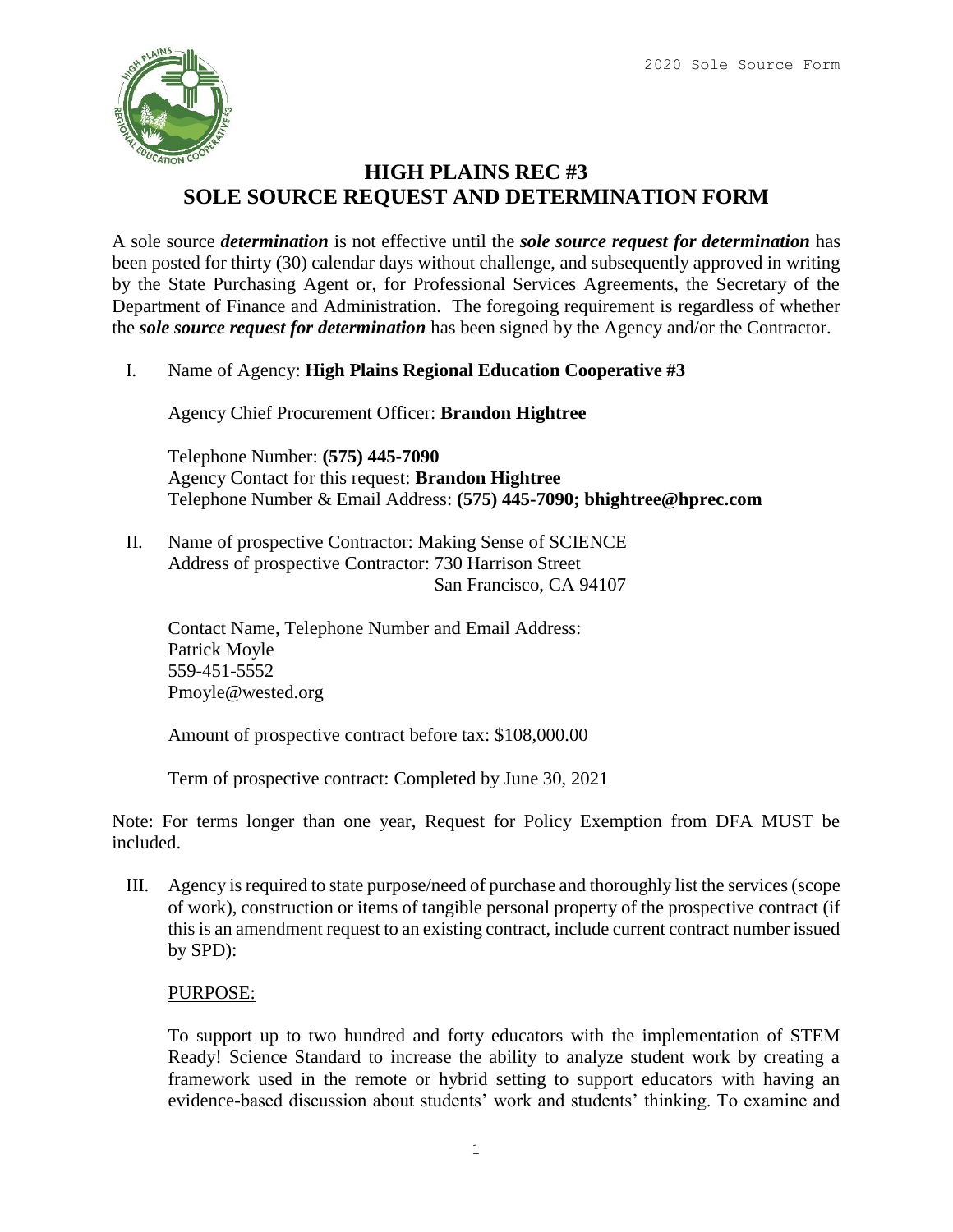come to understand students' ideas and the logic behind these ideas. To strengthen the educator's ability to make instructional choices in response to specific ways students are thinking. Educators will analyze the task design and make improvements to design a threedimensional science task.

#### SCOPE OF WORK:

A. Student Work and Student Thinking Framework for NM STEM Ready! Science Standards Implementation.

(1) Manage and coordinate, at the direction of PED Math and Science Bureau (MSB) staff, the delivery and implementation of a framework for evidence-based discussion about student's work and students' thinking in science as specified: a. The provider will develop a Canvas course consisting of four, 90 minute synchronous sessions with asynchronous work scheduled for thirty minutes between sessions for a total of eight (8) hours implementing a remote framework to support educators in examining student thinking and understanding using NM STEM Ready! Science Standards-aligned science tasks for grade bands K–2 and 3–5.

Topics may include:

- Development of Student Mental Models by interpreting evidence to:
	- Identify patterns in the way students think about the topic
	- Evaluate student work on the basics of specific learning objectives
	- Identify what a particular task reveals about students' understandings.
- Identifying learning gaps by analyzing students' responses which show incomplete or complete understanding of a specific Performance Expectations by recognizing what students are missing that leads to those gaps.
- Making decisions about instructional next steps for an individual student based on their ideas and understanding and weighing various instructional next steps' tradeoffs.
- Analyzing and evaluating the task for their potential to elicit and capture students' ideas.
- Evaluating the match between the task and the intended student learning outcomes based on the Performance Expectations.
- Supporting educators to identify the characteristics of good three-dimensional tasks for student learning and/or assessment
- Modifying tasks to evaluate the strengths and limitations of various assessment tasks through identification of shortcomings of the task typically used. Support educators in choosing three-dimensional assessment tasks that support all three dimensions of the NM STEM Ready! Science Standards and modifying tasks, so they are better aligned with a three- dimensional performance expectation.

B. The provider will deliver a total of eight (8) hours of professional learning for 240 elementary educators through four (4), 90 minute synchronous sessions with two (2) hours of asynchronous work between the sessions offered to twelve (12) different cohorts of up to twenty (20) educators.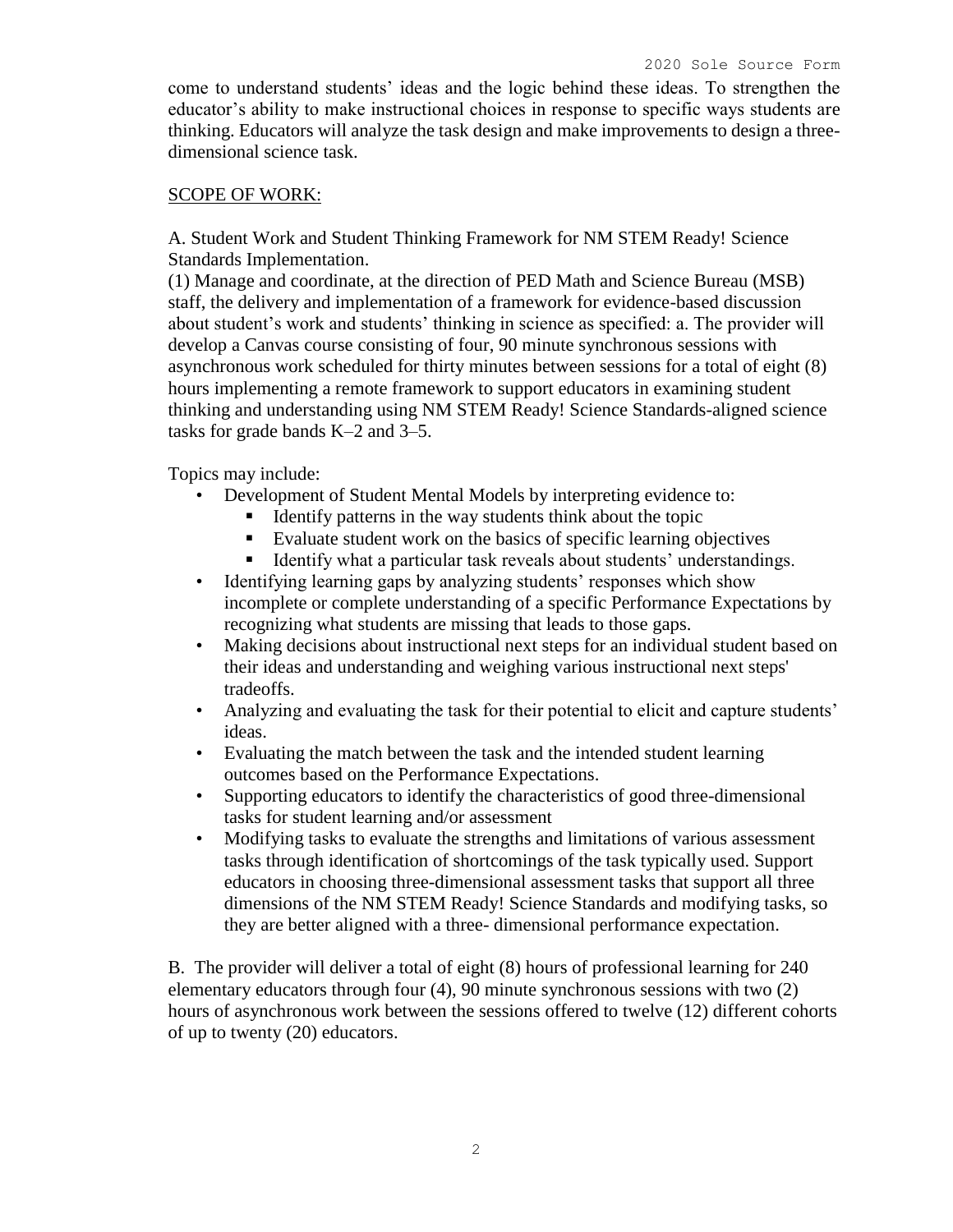C. The provider will include all course materials in an electronic version to all participants, including student work samples and NM STEM Ready! Science Standard task banks.

D. The provider will meet with MSB staff to coordinate the program by sharing strengths, solving problems and planning during and between cohorts.

IV. Provide a detailed explanation of the criteria developed and specified by the agency as necessary to perform and/or fulfill the contract and upon which the state agency reviewed available sources. (Do not use "technical jargon;" use plain English. Do not tailor the criteria simply to exclude other contractors if it is not rationally related to the purpose of the contract.)

The vendor must be familiar with protocols to analyze student work. Specifically have protocols in the following areas:

- Development of Student Mental Models by interpreting evidence to:
	- Identify patterns in the way students think about the topic
	- Evaluate student work on the basics of specific learning objectives
	- Identify what a particular task reveals about students' understandings.
- Identifying learning gaps by analyzing students' responses which show incomplete or complete understanding of a specific Performance Expectations by recognizing what students are missing that leads to those gaps.
- Making decisions about instructional next steps for an individual student based on their ideas and understanding and weighing various instructional next steps' tradeoffs.
- Analyzing and evaluating the task for their potential to elicit and capture students' ideas.
- Evaluating the match between the task and the intended student learning outcomes based on the Performance Expectations.
- Supporting educators to identify the characteristics of good three-dimensional tasks for student learning and/or assessment
- Modifying tasks to evaluate the strengths and limitations of various assessment tasks through identification of shortcomings of the task typically used. Support educators in choosing three-dimensional assessment tasks that support all three dimensions of the NM STEM Ready! Science Standards and modifying tasks, so they are better aligned with a three- dimensional performance expectation.
- V. Provide a detailed, sufficient explanation of the reasons, qualifications, proprietary rights or unique capabilities of the prospective contractor that makes the prospective contractor *the one source* capable of providing the required professional service, service, construction or item(s) of tangible personal property. (Please do not state the source is the "best" source or the "least costly" source. Those factors do not justify a "sole source.")

As NM PED works to support public school districts and state charter schools with implementation of NM STEM Ready! Science Standards, a concern from districts is the availability of K–5 NGSS task banks and protocols to review student work samples is a limited area. There are tasks developed for only a grade, but not the continuum from kindergarten to fifth grade with student work samples created. Making Sense of SCIENCE has developed a set of protocols and framework to review student work using K–5 NGSS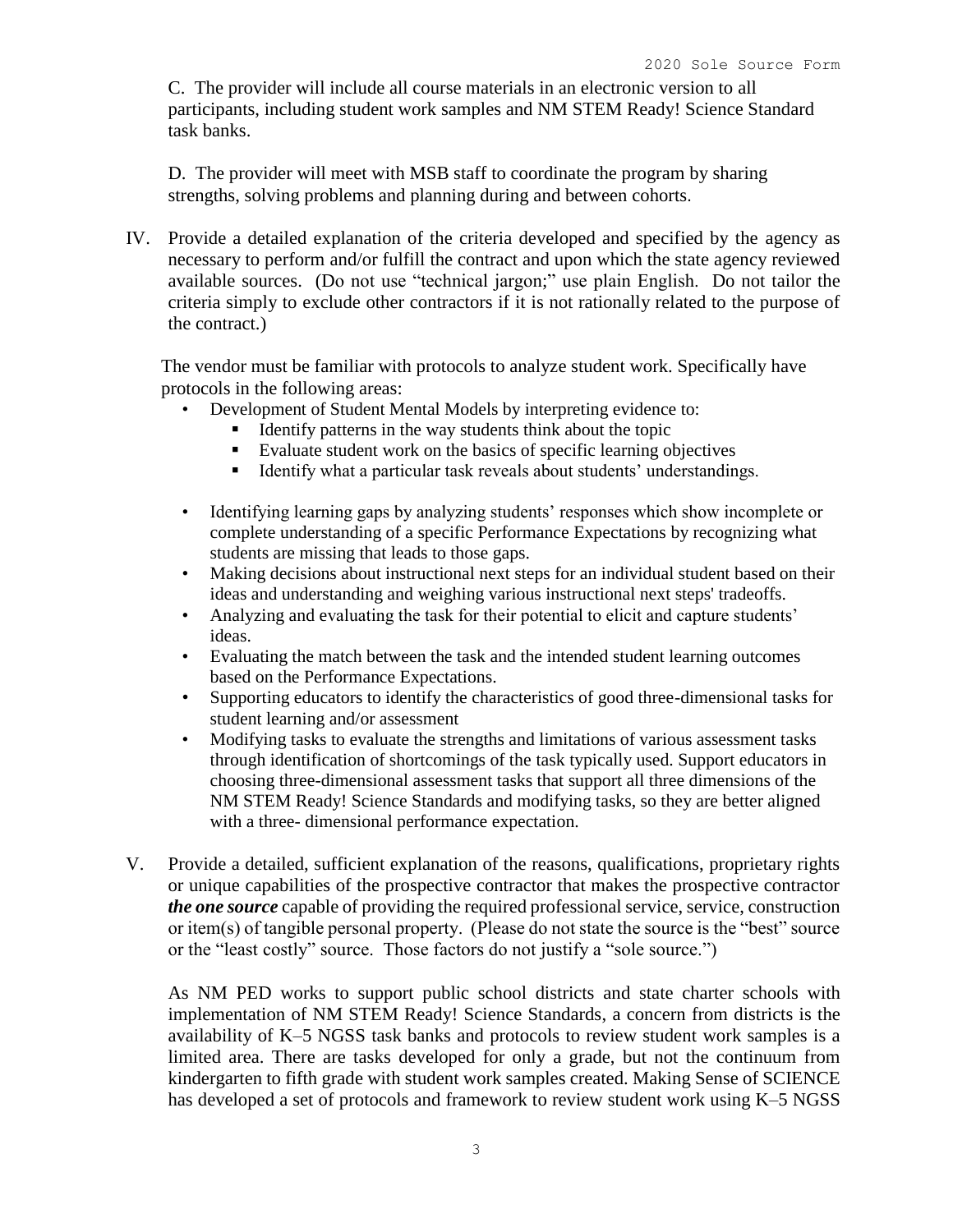task banks with student work samples that will support educators in collecting formative assessment data tied to the NM STEM Ready! Science Standards and using the protocols of analyzing student thinking. The protocols developed by the MSS team can be located on their website (https://we-mss.weebly.com/uploads/8/6/4/9/8649828/mssw\_flier.pdf). These protocols were designed to support educators in analyzing student tasks aligned to science standards.

VI. Provide a detailed, sufficient explanation of how the professional service, service, construction or item(s) of tangible personal property is/are *unique and how this uniqueness is substantially related to the intended purpose of the contract*.

Making Sense of SCIENCE has developed NGSS-aligned science tasks and protocols to support educators to identify student thinking based on the shifts of the NGSS. The protocols developed allow educators to identify weakness and strengths of student samples and the task design. Educators use protocols design to support a possible redesign of the task while identifying instructional strategies students may need during the identifying learning gap protocols.

Articles, white papers and research:

*Different effects on three professional development models on teach knowledge and student achievement in elementary science:* https://onlinelibrary.wiley.com/doi/abs/10.1002/tea.21004

VII. Explain why other similar professional services, services, construction or item(s) of tangible personal property *cannot* meet the intended purpose of the contract.

Northwestern/Next Generation Science Exemplar (NGSX) only focuses on 3-dimensional science implementation.

Boston College focuses on pre-service teacher's science implementation

VIII. Provide a narrative description of the agency's due diligence in determining the basis for the procurement, including procedures used by the agency to conduct a review of available sources such as researching trade publications, industry newsletters and the internet; contacting similar service providers; and reviewing the State Purchasing Divisions' Statewide Price Agreements. Include a list of businesses contacted (*do not state that no other businesses were contacted*), date of contact, method of contact (telephone, mail, email, other), and documentation demonstrating an explanation of why those businesses could not or would not, under any circumstances, perform the contract; or an explanation of why the agency has determined that no businesses other than the prospective contractor can perform the contract.

On 3/30/2021 the following vendors were contacted to determine if they could meet the scope of work: Northwestern/NGSX, Boston College and the Dana Center. No one responded to the inquiry.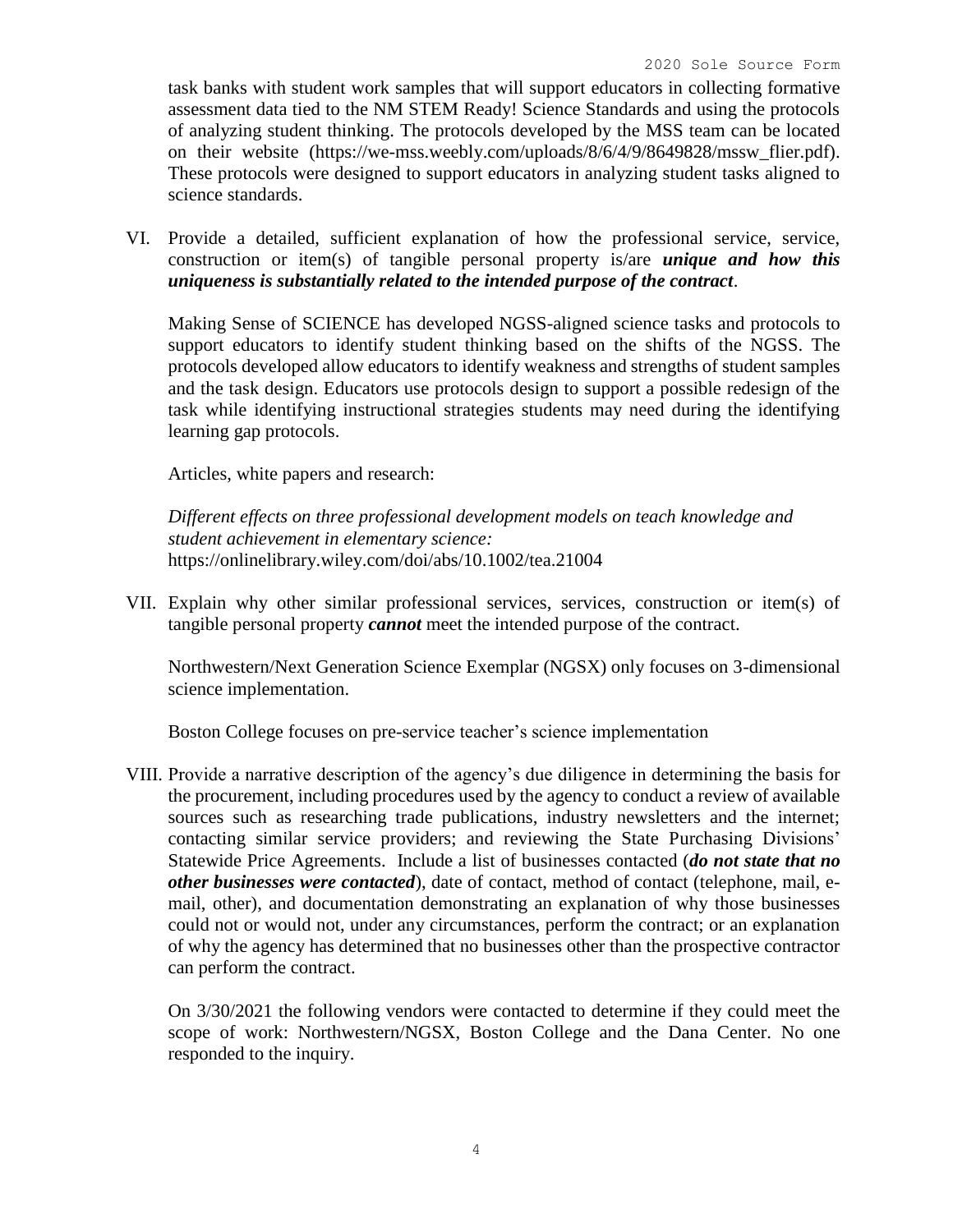2020 Sole Source Form Certified by:  $Date: \frac{API \ 8, 2021}$ 

## Buandon Highton

Agency Chief Procurement Officer

Certified by: Date: <u>Apr 8, 2021</u><br> *Band r*Highlar<br>
Agency Chief Procurement Officer<br>
Agency Approval by: Date: <u>Apr 8, 2021</u>

R. Stephen Aguirre

Agency or Entity Head or Designee